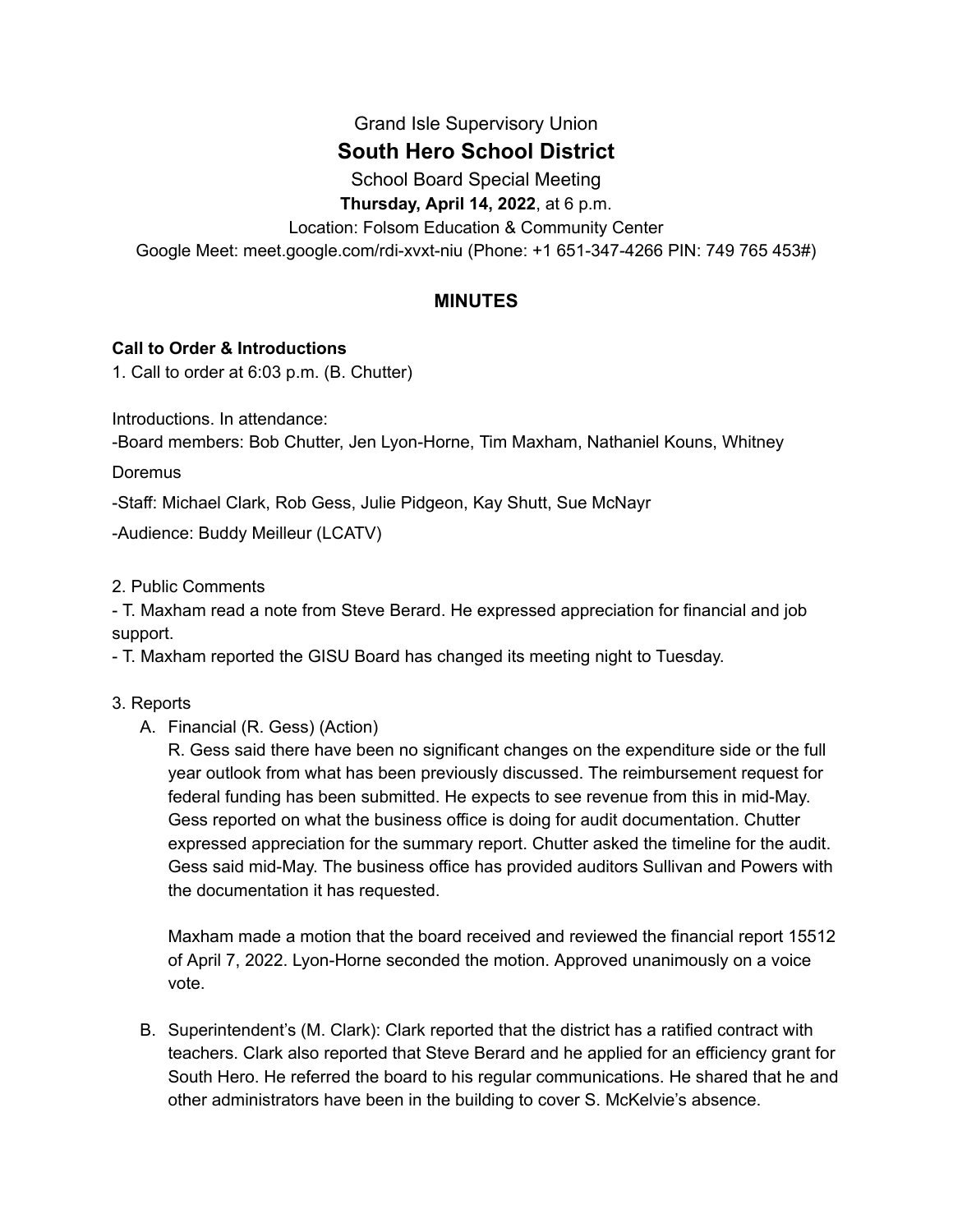# C. Principal's:

- a. Summer programming: Clark shared that information has been distributed to families. The GISU has created vouchers. All Island families are able to use 4 vouchers in 4 separate weeks for \$150 for summer programs. He also noted there are programs taking place at South Hero, including a camp with the South Hero Land Trust. Chutter asked for information on summer programming to be sent to board members. He also asked whether transportation would be provided for summer program vouchers. Clark said transportation will not be provided. Chutter expressed concern that families will not be able to use the vouchers if they do not have access to transportation.
- b. Data report: This report was deferred until a future meeting.

B. Chutter requested the board table items 4-7. No concerns were expressed. The board tabled items 4-7, discussed and acted on item 8, and then returned to item 4 on the agenda.

## Board Business

4. Approval of Bills for Payment. Chutter made a motion to pay the bills in Batch #10598 totaling \$487,416.49. Lyon-Horne seconded the motion. Approved unanimously by a voice vote. Chutter made a motion to pay the bills in Batch #10600 totaling \$694.98. Lyon-Horne seconded the motion. Approved unanimously by a voice vote.

5. Waiver Update and Conversion of Remaining Days: Clark said he would submit South Hero's waiver request by April 18. The state waiver request is for 3 student days. Clark said the board still has to determine whether to make up or not make up 4 days. Clark recommends the board convert 3 of the remaining days to professional development for the teaching staff. He does not recommend converting the days for support staff. That would leave one day, which he recommends the board waive. Clark said the time will be used to start the implementation of Geodes and Wit & Wisdom for literacy, a math pilot program, and special education training. Chutter moved that the board follow the superintendent's recommendation for the remaining teacher contract days. Kouns seconded the motion. Approved unanimously on a voice vote.

6. Act 173 Update: Clark said the budget contains \$159,000 in revenue for special education, but new information from the state indicates the district will be receiving less than that under Act 173. Clark and McKelvie have been discussing how to make up the money by increasing revenue and decreasing expenses. Clark said that may involve funding some expenditures through ESSER grant money. He said the supervisory union does not have a firm figure for what funding the district can expect for Act 173. He is informing the board to make sure the situation is clear. He will continue to update the board as the situation develops. Clark said one challenge is that the state appears to be ready to implement the financial changes in Act 173 without implementing the other changes that would reform how special education costs are determined.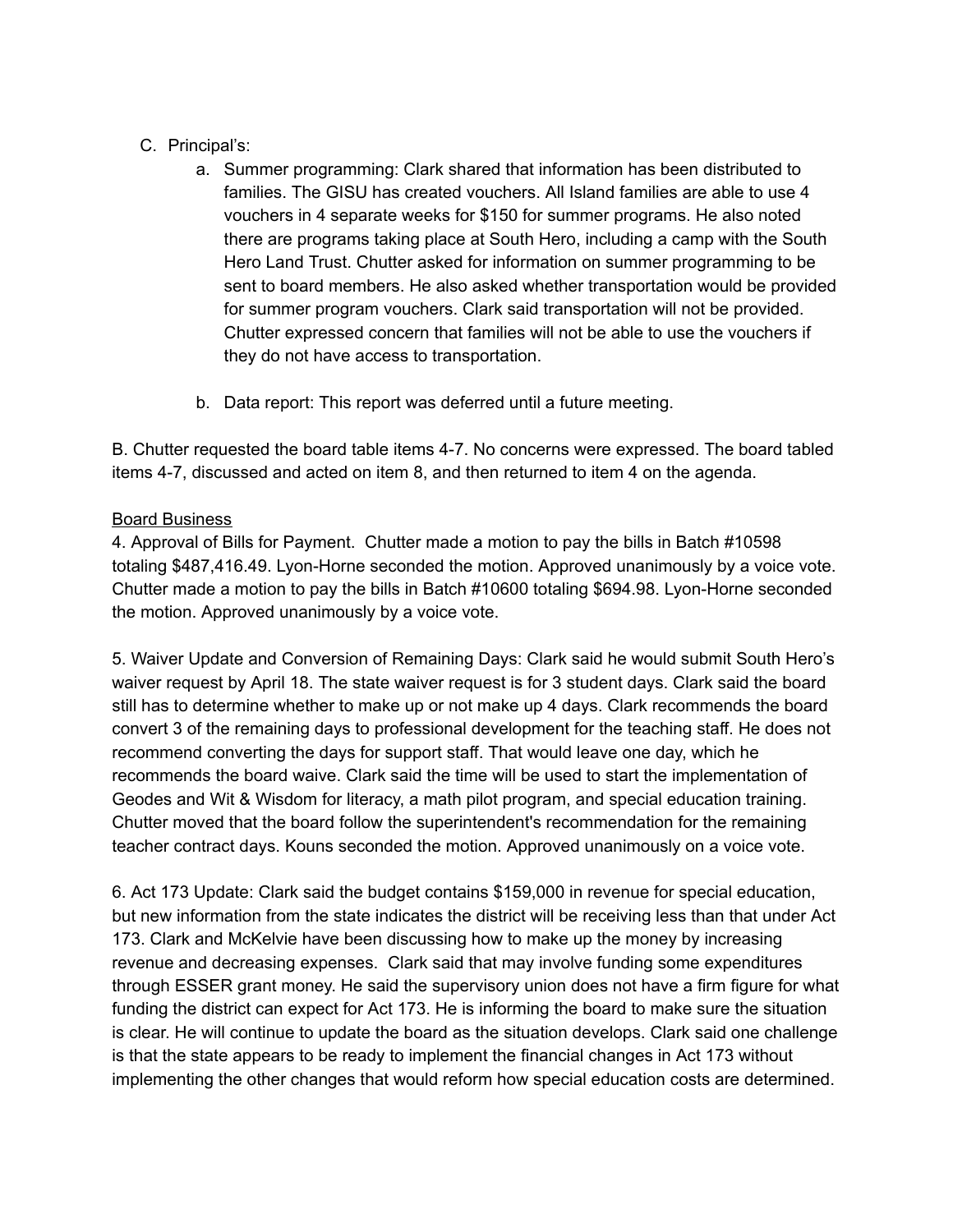7. Carpeting: Clark shared that he and McKelvie have talked about carpeting the library and office. She has received two bids for the carpet and is continuing to look for more bids. He shared that delaying the carpeting purchase could be a budgetary decision. He also noted the board could consider the capital improvement funding. Clark shared McKelvie is still looking for bids, and that the bids received are for the summer of 2023. Chutter acknowledged the discussion can be continued later, and that it would be funded through the capital fund. Chutter reminded the board it has 5 years to spend money reserved in the capital fund.

8. Support Staff FY23 Salaries: M. Clark said South Hero has historically tried to line up the staff contract with the teacher contract. The teacher contract had a 4.99% increase to the grid plus a \$1,000 signing bonus. Clark encouraged the board to offer a signing bonus as a dollar amount rather than percentage. He also recommended the raises be in line with the teacher contract.

Chutter moved that the board increase staff salaries 5% and include the \$1,000 signing bonus separate from the 5% increase, payable in the second pay period of September. Seconded by Lyon-Horne.

Discussion: Sue McNayr said she never knew the process that the board went through to determine the support staff salary, and she attended to find out. Kay Shutt said she wanted to understand whether the signing bonus offered to teachers would be offered to support staff. She thanked the board.

Motion passed unanimously on a voice vote.

9. Board Development and Training: Chutter said he would like the board to discuss training. Chutter said he thinks it's important for board members participate in training through the Vermont School Boards Association. Doremus said she appreciates guidance on what she needs to learn, and she said occasional group training can be motivating. Chutter said he can recommend training videos and sessions for Doremus. Lyon-Horne also asked for guidance on what training would be valuable. Chutter said he would provide this information to all board members. Kouns said his interest in being on the board was based around a better awareness of curriculum and instruction and volunteering in the community. However, since joining the board, the focus has been on keeping the lights on. He expressed support for the structure in place. Kouns said he would like to focus on fostering community engagement and understanding the dynamic of the board's role in educational aspirations for Folsom School. Maxham agreed with N. Kouns about community involvement and shared his thoughts. Chutter said it's important for a couple of board members to be able to understand and review the financial information so the board can provide that oversight. Chutter also acknowledged that the board needs to be stimulating and engaging for people to want to join. Kouns asked if tutorials could be included at the end of shorter meetings, including a discussion about the topic. He also suggested the community could be invited to a tutorial session. Lyon-Horne said she supports the suggestion for increasing connection with community members.